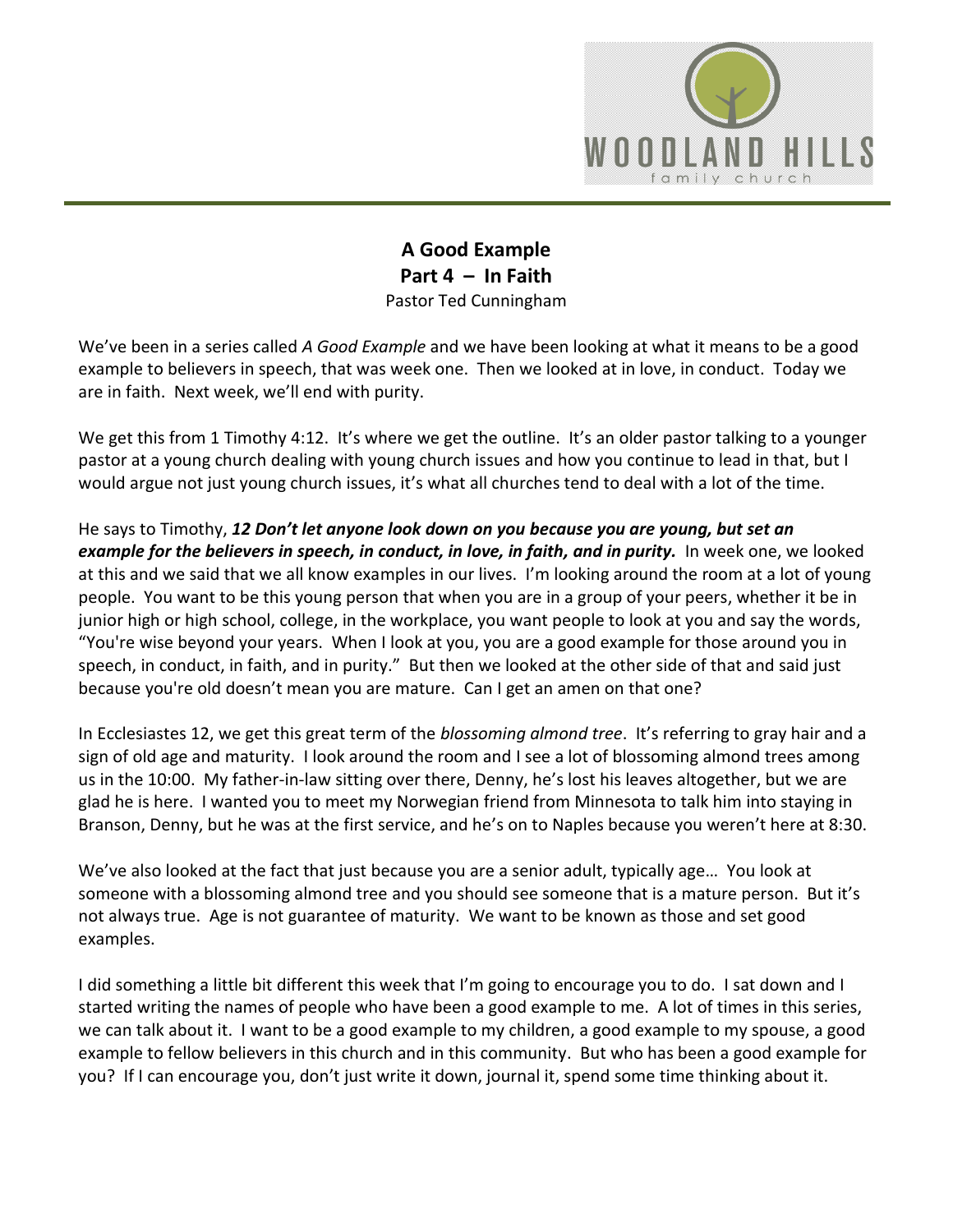As we jump into this, we're going to introduce this with faith because if we talk about faith and talk about growing in maturity in our faith, it starts for us in Ephesians 2: 8-9 – *8 For it is by grace you have been saved, through faith…* Today, we are not talking about how a weak faith, or a strong faith means you're saved or you're not saved. We're going to settle that up front and early on. …*and this is not from yourselves…* You are not the source of your salvation… period. There is nothing you can do; you can't add anything to your life. There's nothing you can stop doing. We don't believe in salvation by addition – start doing a bunch of great stuff and heaven is your home and Jesus is your savior. Stop doing all these bad things and Jesus is your savior and heaven is your home. We don't believe in salvation by subtraction either. Salvation comes by one name and that name is Jesus. We've been worshiping that name today. …*it is the gift of God— 9 not by works, so that no one can boast.* It's not a result of your works – what you're doing good or what you stopped doing that was bad – so you and I cannot boast about it.

Timothy Keller says it this way and I thought this was a beautiful way to settle this right up front before we talk about a growing faith, growing in our faith and strengthening our faith. *"It is not the strength of your faith but the object that actually saves you*. And all God's people said… Amen. "*Strong faith in a weak branch is fatally…* Meaning goes nowhere *…inferior to a weak faith in a strong branch."* – Timothy Keller

Hebrews 11: 6 says, *6 And without faith it is impossible to please God…* Meaning we walk by faith, not by sight. *…because anyone who comes to him must believe that he exists and that he rewards those who earnestly seek him.*

Colossians 2: 6 – 7 says, *6 So then, just as you received Christ Jesus as Lord, continue to live your lives in him…* And that's what we're talking about today – continuing to live your life in him. Sanctification, becoming more like Christ, settling the salvation issue. *7 …rooted and built up in him, strengthened in the faith as you were taught, and overflowing with thankfulness.*

And then Paul says to Timothy in 2 Timothy 4… This is when I really started writing down the names of older believers. A lot of people on my list are no longer with us. They went to be with the Lord years ago. Paul says, *7 I have fought the good fight, I have finished the race…* and at the end of it all, *…I have kept the faith*. I kept the faith all the way up until the end.

The first name I wrote on my list this week, after really meditating on this passage, was Jim Sedlacek. Anybody in here have the opportunity to spend time or know Jim personally? There are a few of us in here. There were a lot more in the 8:30. Jim was an elder at our church. He came to know the Lord late in life in his 40s. Everything changed for him because he was a business guy; he went after it. He spent a lot of time in his work, a lot of time traveling for his work. He was passionate about growing businesses, etc.

Jim came to know the Lord in his 40s and everything changed; his priorities changed. He went all in for Jesus and serving the bride of Christ, the church. He was an elder at our church. I was able to walk alongside Jim in his 70s. Jim had ailments as a lot of those in their 70s and 80s do. We'd be having coffee together or sharing a meal together or in a meeting and there were times he would move in the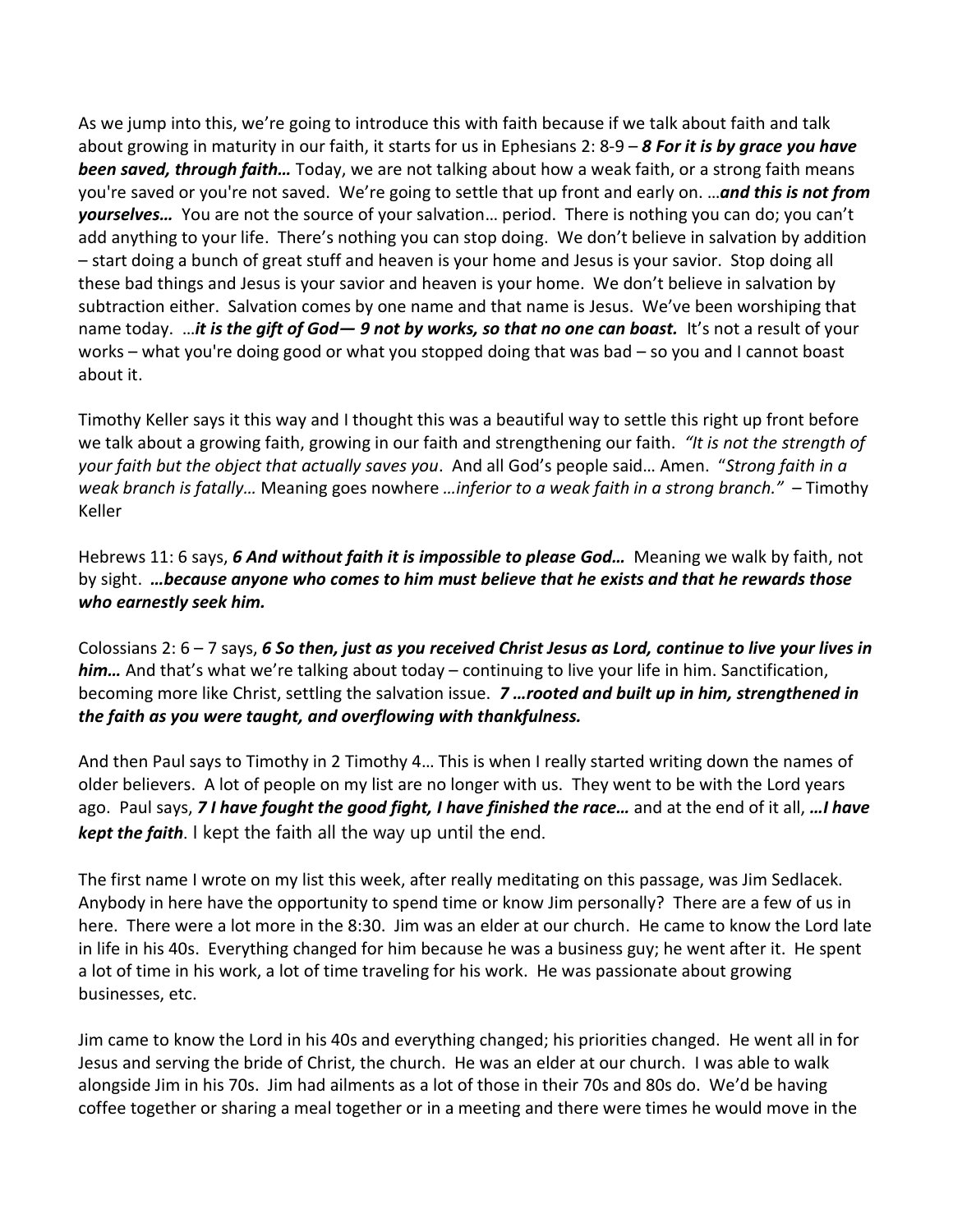chair or get up and kind of wince. It was very subtle, but I would call it out. I'd ask, "Jim are you okay? How are you feeling?" He hated, absolutely hated to talk about his feelings. He hated to talk about what was going on with him. Any stubborn people like that in here? You just don't want to talk about the way you're feeling.

Jim never liked to talk about his ailments. What most people don't know about him is he had shingles. How many have had shingles? A lot of people in our church. He had his shingles from his eyebrow up through his hair. Oh, yeah… I'm getting ready to turn 50 and I think I'm getting the shot. Don't anybody come after me with the vaccination talk because I don't want shingles. I've watched Jim go through it. Any time I'd call it out… You know what Jim referred to his shingles as, or any ailment, even the ailment that ultimately took him out? He referred to it as rust. That was his way of saying, "Just stop talking to me about it, Ted. It's just rust. You expect an 80-year-old person to be in tip top shape? No! Are you driving an 80-year-old car with no rust on it? No!" And after this week, we all better go get some washing done on our vehicles to get the salt off of them.

When I think about the person who has fought the good fight, finished the race, kept the faith… Jim was so sold out to Christ, and everything was about Jesus. He felt talking about himself or anything going on with him was a complete and total waste of time. I would tell him, "Jim, I'm trying to figure out which part of this is your faith in Christ and which part is just your stubborn personality."

Let me ask you this question. It's a question I've been asking myself all week**. When my faith is put to the test, where do I place my trust?** You have probably seen a lot of believers over the last couple of years with what we would call misplaced trust. Some trust in chariots, some trust in horses, but we trust in the name of the Lord our God. Some trust in themselves. I'm not putting a lot of trust in myself. That's why we sing it here. I love when we tag songs in this service and in this church and in our gatherings with, "Turn your eyes upon Jesus. Look full in his wonderful face…" When we go through the difficult seasons and our faith is put to the test… When we go through difficult seasons and stages of life, it's at that moment we turn to the object of our faith to strengthen our faith.

Remember Gary Smalley when he used to stand up here… Another man on my list as a good example for me who is now with the Lord. He would stand up here and often do this. He would go, "If you want more faith, this isn't how you get it." He would say, "It's not willing yourself. It doesn't work; you're just exhausted by the end of it. Don't try to will yourself to have more faith. Just look up. Turn your eyes upon Christ, the source, the object of your faith."

What shakes your faith? I think there are only two things that shake a person's faith, that shakes my faith. They are **trials and people**. Can you think of anything else that doesn't fit in those two categories? Difficult seasons, stages, or as we sang about, circumstances. We sang that the circumstances you're in would pass, but some of you know they've been with you a long time and they are going to stick with you. We're going to talk about that in just a moment.

Others of you have people in your life that suck the very life right out of you. You've been hurt by Christians, believers in the church. Some of you are at this church because of the way you were treated at another church.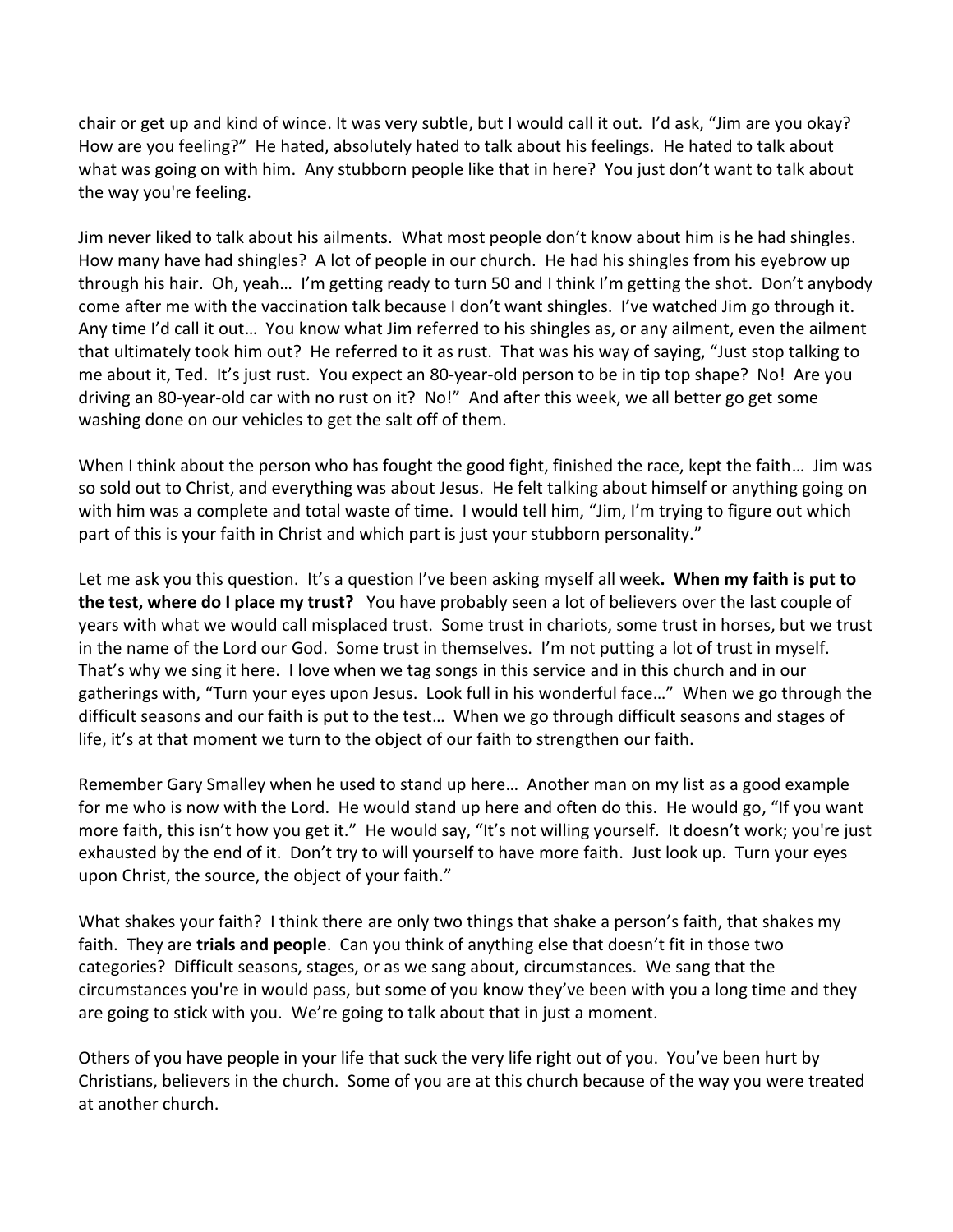People cause you to shake your faith. I think we've seen it in the last two years with the pandemic. We're all trying to figure out why people have drifted in their faith. Why have people drifted in their faith and drifted from gathering with other believers? Trials could be a pandemic. It could be people and the way people have responded to the trials. But let's be honest, sometimes you are in a trial… We're not going to talk about these trials today. The trials you bring on yourself from the decisions that you've made or the sin in your life. We're going to see today that's not always why trials come to us.

So, the question becomes **What if what's shaking our faith God actually wants to use to shape your faith?** When you study the scripture, trials and people are still gods plan for shaping our faith. Tommy Nelson, a pastor in Denton, says, *"Trials are God's divine curriculum in the faith."* It's where we're tested, it's where we're tried, it's where the storms come and we see after the rain comes and the wind blows and it beats against the house, we find out pretty quick where our foundation is. What have you built your house, what have you built your life, what have you built your marriage, what have you built your family upon?

God uses people and trials to shape us. And we want to explore that a little bit today. Here's what I know about a good example too. I've had a lot of good examples in my life. I wish I could share a bunch of the stories with you and illustrations with you but I'm hoping you really process through your own someone who has been a good example to you in the faith. Some of you have had good examples in your life that you haven't listened to. I've had them. As a parent, we get this. You try to be a good example for your kids and tell them, "Hey, if you do this, this is going to happen," and they're like, "I'm doing it anyway." Let me try to express the inner feeling of a parent when you do that. You chuckle a little and back off, "Let's see how this works out for you."

There's a video going around this week that proves this point perfectly. Video plays… (a child that insists on tasting plain cocoa. Mom, finally agrees to let him taste it.)

That's the best thing you will see on the internet this week. Raise your hand if that kid deserves it. Raise your hand if you did that as a kid. That is not Hershey's syrup. But how many of you tried to make chocolate milk out of Hershey's Cocoa at some point in your life because mom refused to put sugar in the pantry for us. I'd call my mom at work and say, "Would it kill you to get some Swiss Cake Rolls in this house?"

Some of us have to learn the hard way. But don't let anyone look down on you because your young, but set an example. What's the point of an example? Scott talked about this last week. You follow an example. How many of us, as parents, have had to do that before?

Here's what we learn about hardships. I think it's a very important part of theology, it's very important to understand this in your Bible. Sometimes you'll hear people say the reason you're going through the suffering is because of sin. And true, there is suffering from sin, absolutely. Some will say the reason you're going through this trial is because you just don't have enough faith, your faith is weak. But we learn in the scripture that hardships, suffering, tribulation is part of life under the sun. *Under the sun* is this great word picture in Ecclesiastes of just life upon this earth. Life upon this earth is challenging, it's difficult, it's painful, it's grueling.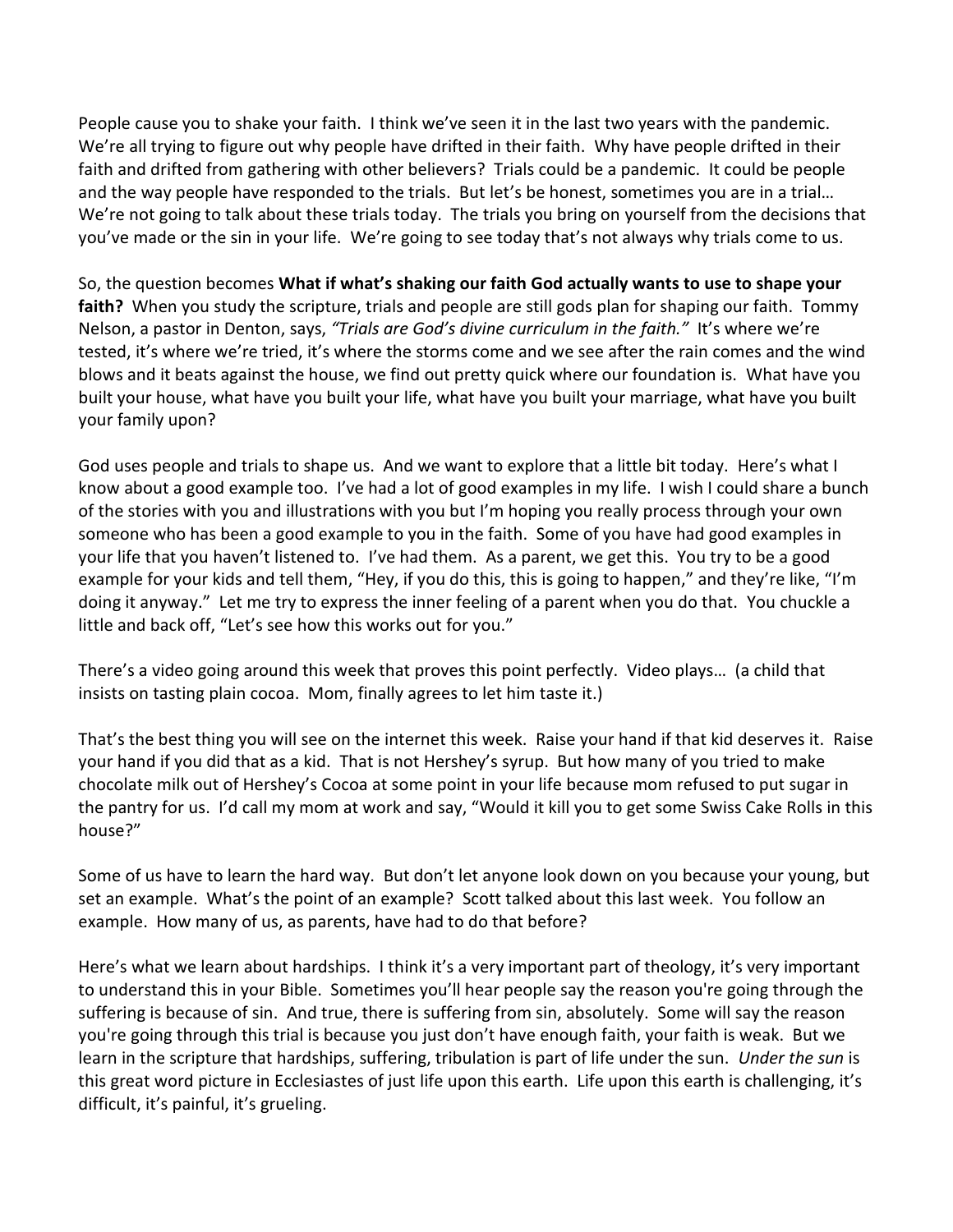We read in Psalm 90: 10, the Psalm of Moses, a prayer of Moses. *10 Our days may come to seventy years, or eighty, if our strength endures;* This isn't a guarantee but it's just speaking of everyday, ordinary lifespan. I love calling out the good examples when I do marriage events. I find out the couple married the longest, the couple married the least. It's always couple that have been married 50 plus years… I was in Iowa on Friday night. There was a couple married 62 years. I always like to call them out and talk to them throughout the whole time to get examples from them and try to mine that. This guy… I hope he's watching. He wasn't really into it. About my fourth question in, he just waves me off. He didn't get a free book; how about that? I gave him a 50% off coupon.

I love when I do events with Paul Harris because he tells that story of the couple married 70 years. He asks, "What does it take to have a marriage go 70 years?" The husband yelled up, "Don't die!" I thought that was beautiful.

It's not a guarantee of life, but just an ordinary lifespan. Look at this. This is throughout all of the scripture. …*yet the best of them are but trouble and sorrow, for they quickly pass…*We get that in scripture. Life is brief, short, it's a mist, it's vapor. …*and we fly away.* But we often focus on how short life is, but we forget to add to it and in this short life, there will be hardship, there will be pain, there will be suffering, and it will be difficult.

As we talk today to the believer, right? "Set a good example for the believers." As we talk to believers today, please hear me. **A growing faith does not eliminate trials, it helps us endure them**. So, the trial you're going through right now because of just living life under the sun is part of God's divine curriculum. Timothy Keller talks about the object of our faith saving us. Here's what he says about it going through difficult times. *"It's not the quality of my faith (*the strength of my faith) *but the object* (Jesus) of *my faith that holds me up."*

If you have your Bibles, turn to Romans 5: 1-5. A lot of times when we read Romans, Verses 3-5 is a very common text for us to go to talk about trials and how they build character and endurance and lead us ultimately to hope. But you have got to start in context with Verses 1 and 2 because 1 and 2 are key for getting into Verses 3-5. Here's what we read - *Therefore, since we have been justified…* It's talking to believers. Justified means to be acquitted, it means to be declared righteous. *…through faith, we have peace with God through our Lord Jesus Christ…* This peace right here is not speaking of a warm, fuzzy, sentimental feeling. That's not what this is talking about here. This is peace with God, meaning the wall of hostility has been brought down because of Jesus. There is no longer hostility between God and the believer.

I'll take it even further. This is peace as we've been dealing with this week as we've turned our hearts and minds towards Ukraine. This is peace with God meaning we are no longer, believer in Christ Jesus, at war with God. You may wonder why we would be at war with God. Because before Christ, you are an enemy of God. It is Jesus that declares you righteous. It's the work of Jesus. It's not of you, it's not of me. This is very important. So, you've been saved, justified, acquitted, declared righteous because of Jesus and you are now at peace with God. But it doesn't stop there.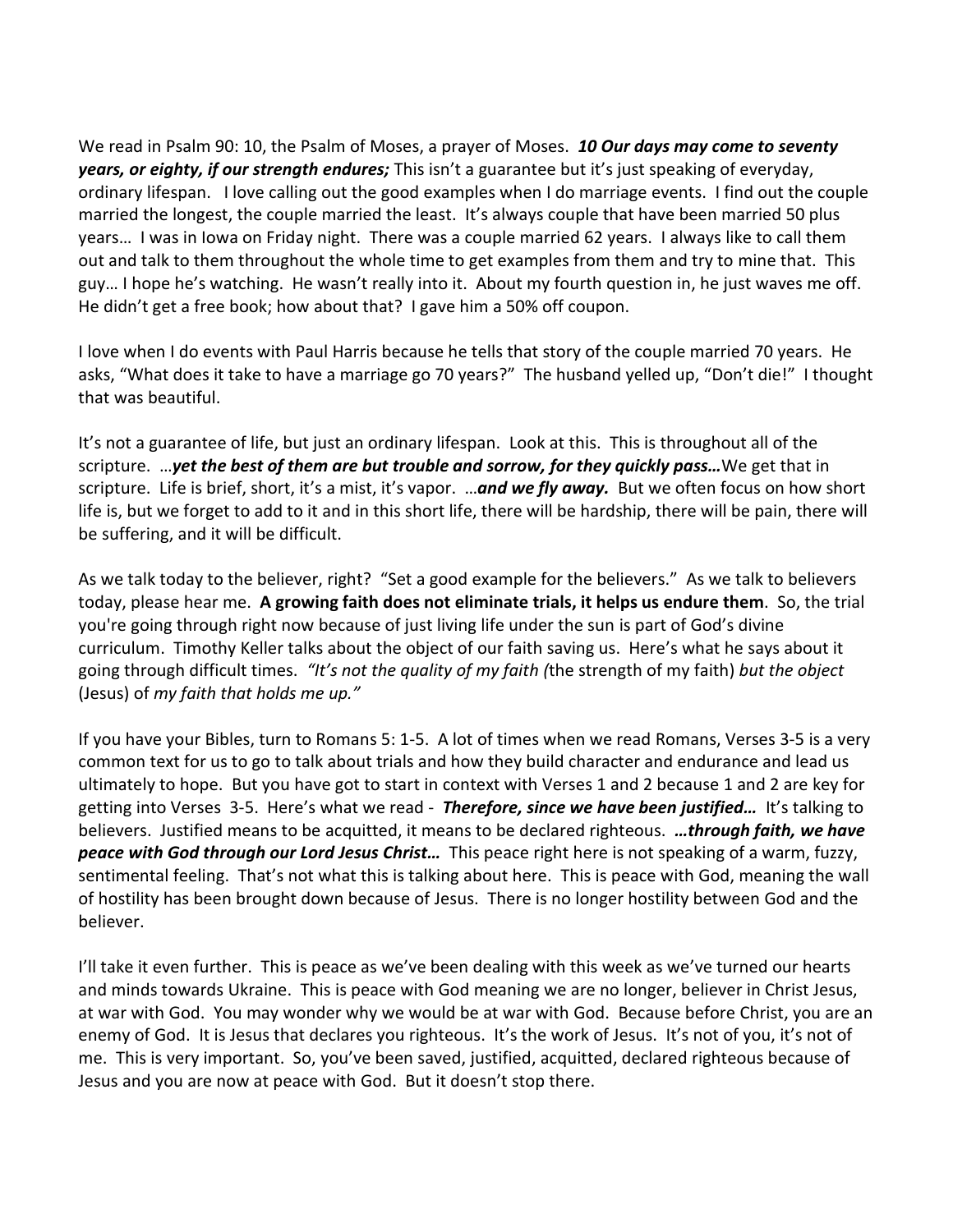*2 through whom* (Jesus) *we have gained access…* So, we've been justified, we have peace, and now you and I get to go straight to the throne of God. Peace with God brings us access to him. For there is but one mediator between God and man. It is not a human pastor, it is not a human priest, it is the person of Jesus. Jesus is your High Priest, believer in Christ Jesus. He is the one that gives you access to the throne of God. And here it is. Justified by faith, obtains access …*by faith into this grace in which we now stand. And we boast in the hope of the glory of God.*

After Verses 1 and 2, you'd say that's enough. What else do I need? Look at what Verse 3 says.

*3 Not only so…* You should read these three words after reading Verses 1 and 2 and really digging into them, you should get to Verse 3 and read *Not only so* and go *Wait, there's more than that? What else do I need after I am no longer an enemy of God?* I have peace with God through Christ Jesus. I have access to the throne of God at any moment of any day throughout any trial or any difficult circumstance. I have complete and total access. Yes. Why do I need more?

It says, not only that, oh wait. This isn't a commercial; this is the scripture. But wait; there's more. *…but we also glory in our sufferings…* We rejoice in our tribulations. When was the last time you were online and heard someone talking about the difficult times they were having in their life and rejoicing in it? What do you see online more, rejoicing or whining? Before I go pointing a finger at other people, let take the gigantic log sticking out of my eye and go *I need to look back on my past posts*. A friend of mine told me that this morning after the first service. "I need to go back and look at some of my posts." We, because of peace with God, and access to God, rejoice in our sufferings. *…because we know that suffering produces perseverance; 4 perseverance, character; and character, hope. 5 And hope does not put us to shame, because God's love has been poured out into our hearts through the Holy Spirit, who has been given to us.*

There's a great commentary I read this week on it that I think will encourage you and remind us of what not only Paul is teaching to the Romans, but we need to be reminded of throughout all of scripture. It's simply this. "*In the New Testament, suffering is viewed as the normal experience of a Christian."* It's not about escaping. Yes, I do pray that God removes you from the circumstance that you are in. we can pray that, but I find, especially in my work with couples wanting me to help them get out of the season or stage of life that they're in. I can't help them out of the season or stage of life. We just went through this pandemic together. I couldn't get us out of it. You couldn't get us out of the pandemic. I can do my part in it. But we went through that together. With stage of life, couple come in and want me to help. If you have a three, a five-, and seven-year-old, you're going to have them later today. You still have a three, a five, and a seven-year-old. You're going to be in this stage of life. So, I can't always help you out of the season or the stage.

But the suffering and the tribulations and the hardships that believers face, this was viewed as normative in the New Testament. "*New converts were warned that the kingdom of God could be entered only through many tribulations."* How many churches in the country today are giving that as their invitation? Come to Jesus and your life is going to get very difficult. Come give your life to Christ; there's going to be a lot of pain and hardship brought on you. Is that what we're hearing? Or are we hearing Come to Jesus and you'll be wealthy, healthy, and everything is going to be great. Your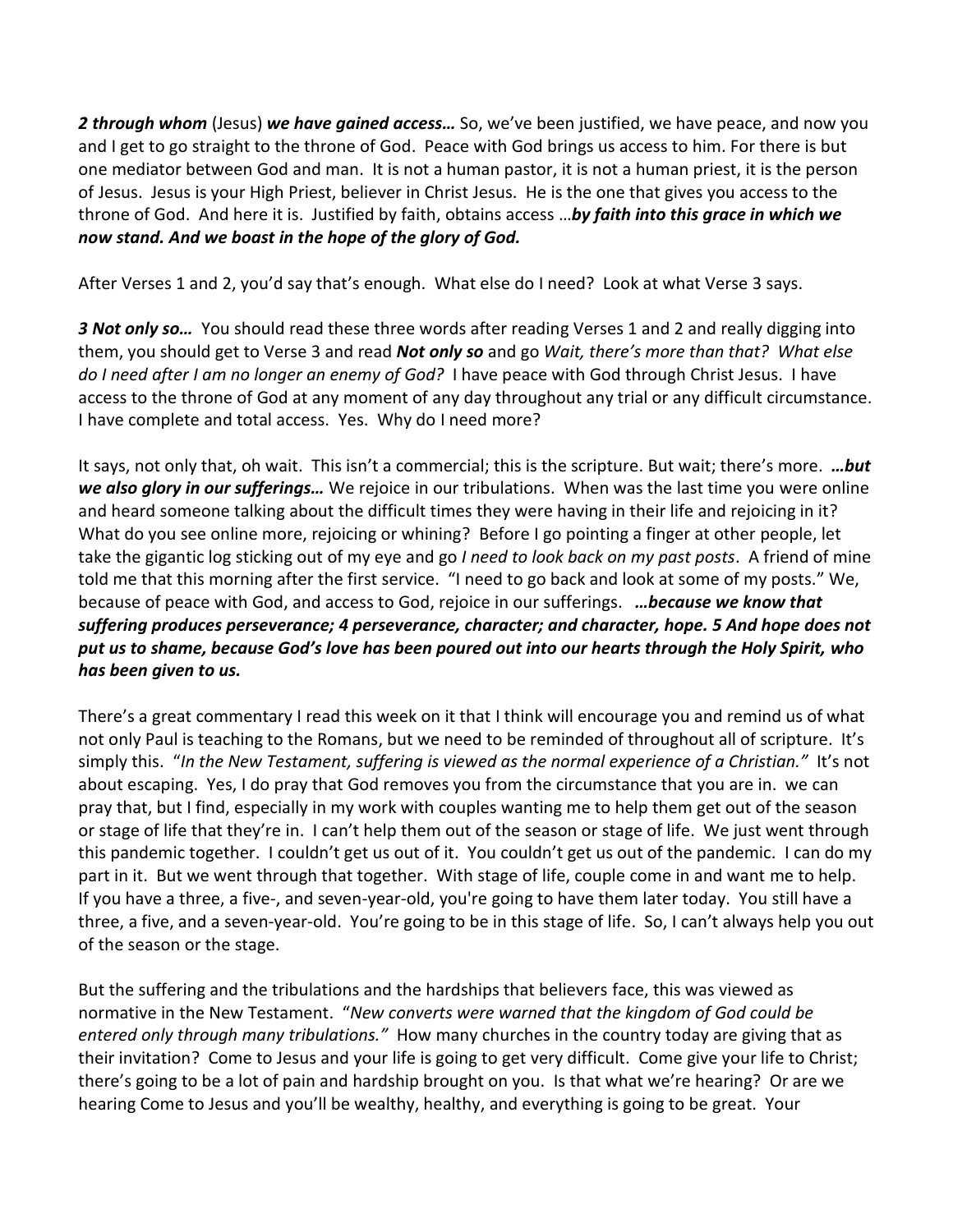problems will go away. We even hear preachers say things like, "Jesus doesn't want that for you." "*Through many tribulations*…" (Acts 14: 22)

It goes on to say… This is F.F. Bruce – "*And when tribulation came their way, as it regularly did, they could not complain that they had not been prepared for it."*

What a burden it puts on the church and on leaders, I would say even on parents, to remind those that we want to be a good example for, hey, it's going to be difficult, it's going to be challenging and instead of being that parent that creates environments for their children to succeed and never experience pain, loss, hurt, or difficulty, we are parents who prepare our children to make it in environments they can't control, that are full of pain, loss, hurt, and difficult times. It is, if you're eyes are on Jesus, the author and perfector of our faith.

*"But suffering was not only regarded as an inevitable feature of the Christian lot; it was looked upon as a token of true Christianity…"*Meaning when you were going through suffering for your faith, it was seen as a mark of your faith. *"…as a sign that God counted those who endured it worthy of his kingdom*." (2 Thessalonians 1: 5)

*"Besides, it had a salutary, moral effect on those who experienced it…"* So, a good benefit *…"for it helped them to cultivate endurance and steadfastness of character, and when these were linked to Christian faith, Christian hope was the more stimulated."*

So, I pondered that this week. I encourage you to meditate upon Romans 5: 1-5 this week. I came to this conclusion. **The Christians I look up to the most have suffered the most**. I went through my list of people… I don't get to share them all with you today and all the men and women that are on this list that are good examples in growing in their faith and going all the way to the end of their life…

I have younger people on this list, but most of the people on this list are with the Lord now. They kept the faith all the way to the end. The Christians I look up to the most have suffered the most. Gary Smalley is on my list, I was reminded of a story he shares about another man on my list. He told me once… I don't think he ever shared it in a talk; maybe he did. He said, "I was in a buffet line with Pastor Chuck Swindoll, and I asked him…" You know Gary always loved to ask questions out of the blue. Gary asked Chuck, "Why are you one of the leaders I most admire? Why do I look up to you so much and trust God at work in you so much?"

Dr. Swindoll was so taken aback by that question that he said, "Can you give me some time to think about it?"

I think that's part of a blossoming almond tree too – not answering questions right away. Let me think about it. Let me ponder it. I want to give you a good answer.

Dr. Swindoll came back to him and said, "Gary, I have an answer to your question.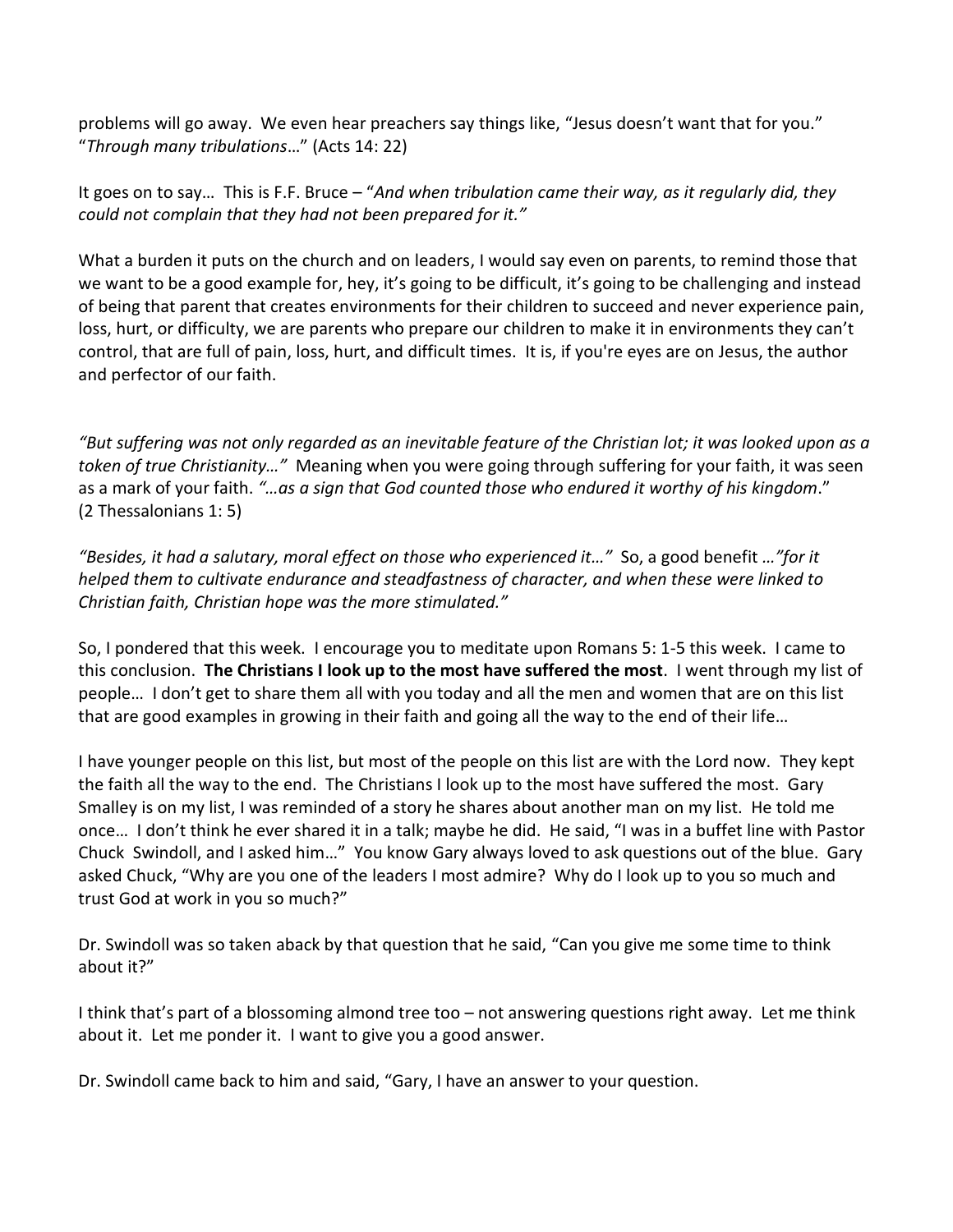Gary said, "What is it?"

Dr. Swindoll said, "It's one word… Pain."

We admire people's strengths, but we really identify with and go with their weaknesses. That's why you love the movies that you love. When you see someone down, it looks like it's over… My wife has really been into these sports movies lately, any sports movie. I'm like, *alright we're becoming a sports family*. She loves the underdog that wins. We identify with that. We relate to that.

The author of Hebrews gives us a beautiful picture of how we grow our confidence in the faith and mature in the faith. We read this in Hebrews 10. Again, the encouragement always there is you've experienced the Gospel of Jesus, you've come to faith in Christ. Stick with Jesus. Don't revert back to Judaism. Stick with Jesus, where you started. Don't go back.

*32 Remember those earlier days…* The former tribulation, difficult times. *…after you had received the light…* After you were saved. After you came to faith in Christ. *…when you endured in a great conflict full of suffering. 33 Sometimes you were publicly exposed to insult and persecution; at other times you stood side by side with those who were so treated.* Are we seeing this today? When you see someone going through a difficult time, maybe being falsely accused or allegations coming against them. We've seen this over the last couple of years with cancel culture and all that. *I don't want to get too close to this person because I don't want this trial on me. I don't want to be brought into this with you*. And the silence of our friends hurts way more than the pain that's brought on us by the allegations or accusations of our enemies.

We'll talk about that. Why are we moving away from it when as believers in Christ, we should be stepping toward one another? And as we studied Armor last year, Putting on the full armor of God that you can stand against the devil's evil schemes. We are called to go shoulder to shoulder with each other through battle. We're called to stand in the truth. We're called to enter battles standing against the devil's schemes, not retreating and not backing away.

But some of you have been partners with those who have been going through it. *34 You suffered along with those in prison and joyfully accepted the confiscation of your property…* Let's repeat that one. You joyfully accepted the plundering of your property. Financial hardship came upon you and you joyfully received it. Because you have been saved, you've been justified, you have peace with God and access to God through Christ Jesus. *…because you knew that you yourselves had better and lasting possessions. 35 So do not throw away your confidence; it will be richly rewarded.* 

I not only looked at my list of those who I've looked up to who have grown in the faith, who have been strong in the faith. I want their stories. And all of them have stories of pain. All of them have stories of difficult situations and times in their lives where they were hurting. And if you really dig into their stories, as you'll do as you think through those who have been a good example for you, you'll see others that have come alongside. And when I looked at this list, I realized, *Oh yeah, I remember when he or she went through that*, and then person down the list a little bit, *Oh, remember when he or she came alongside that person, what they said*… You're taking mental note of all of this.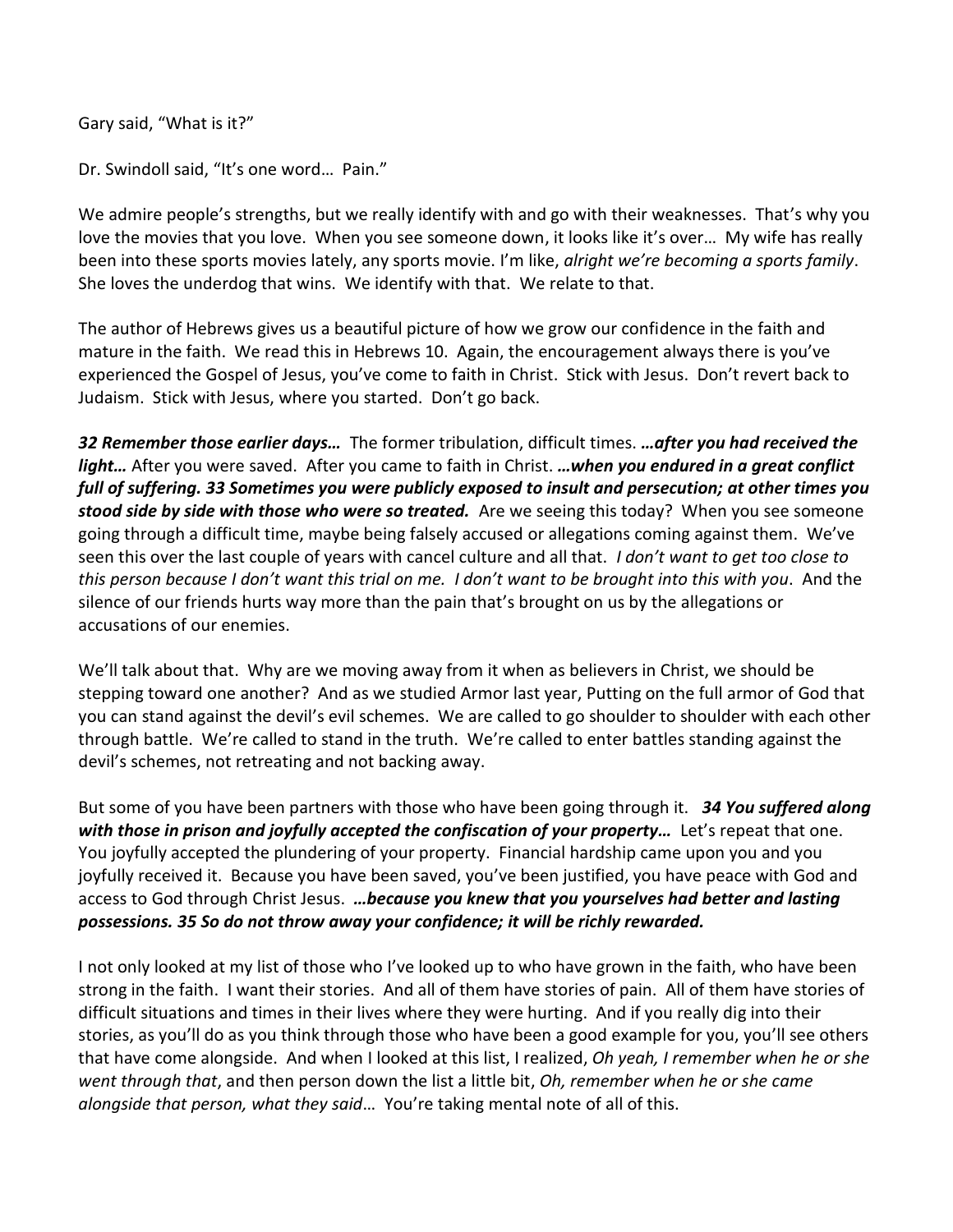But we've seen people drifting over the last couple of years, shaken in their faith rather than shaped in their faith. I know some of you are here because you have had great pain inflicted upon you by the church, by the family of God. Maybe you're coming from another church where you experienced the pain. I wrestled with it this week. I confessed before my father in heaven knowing that yeah, I've had hurt from the church brought upon me and we've heard the expression hurt people hurt people. A lot of us in here can admit we've been hurt by the church, but we've caused it. We need to wrestle with that as well. I've asked the Lord to bring to mind another list of people. Help me grow this list of people that I have hurt in the church, that I need to go back to and take ever opportunity, make every effort at peace.

Here's what I know. As painful as the church can be because we are all sinners, saved by grace, as painful as the church can be, it's still God's plan for growing us in Christ. I can't encourage enough. If you are still drifting and gathering isn't important for you, please find your way back to a gathering. I know a lot of you are watching from around the country. Find a local church in your community that you can plug into.

I was thinking about it this week. The big C church online… I love people that kind of put down the local church and they do that by saying I'm part of the big C church. Yeah, we're all part of the big C Church, I get that. But let me tell you what I love about the local church that the big C church doesn't give me. And the big C church right now, if you get online a lot, you'll see a lot of the toxicity going at each other as speakers, preachers, leaders and other believer say a wrong thing at the wrong time and it is like sniper fire coming off the range.

Do you know what's great about a local church? We're here, doing life together, in community together. Every now and then I say something I probably shouldn't say. I get that we offer grace to one another. When you know people… That's something the local church brings you, the local community of believers brings you that you don't get int big C church. As painful as it can be, this is still God's plan for growing us up in Christ.

In Ephesians 2, we read, *19 Consequently, you are no longer foreigners and strangers, but fellow citizens with God's people and also members of his household, 20 built on the foundation of the apostles and prophets, with Christ Jesus himself as the chief cornerstone.*

This week, I heard one pastor say this. *It's quite common in church planting to galvanize people around a bond of bitterness towards their past church experiences. But in my experience, most of those church fall apart in a few years. They either turn in on each other or cannot energize people for the mission.* – Dan White

If I can just encourage you with a couple last thoughts to take away from today's message. **If mean, judgmental, hypocritical Christian shake your faith, then maybe others are your source of life.**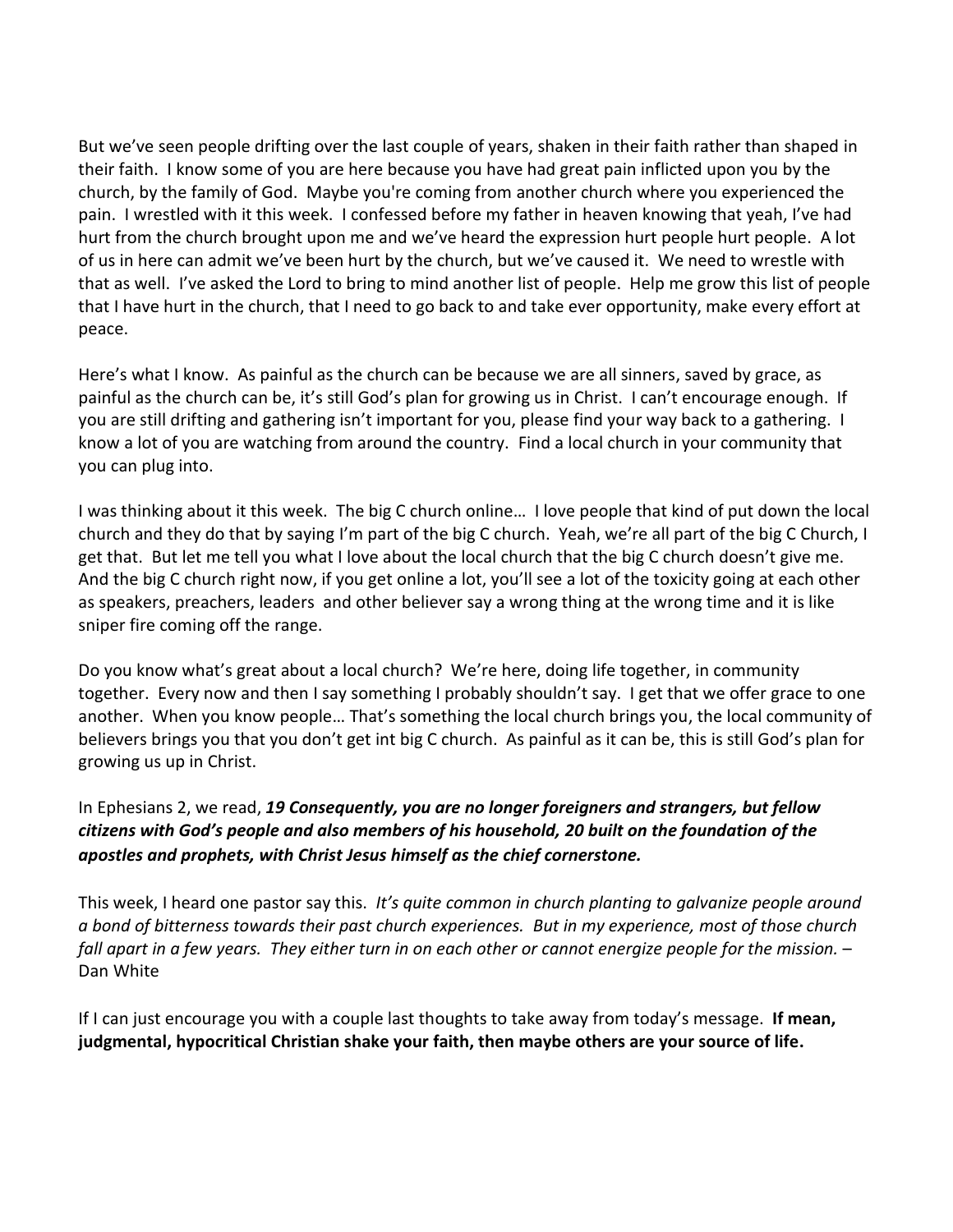It's time to stop looking to other Christians to be your source of life and turn your eyes on the true and only source of life. The people gathered around you right now are limited supplies. And when you plug into limited supplies, it makes you desperate. Plug into the true and only source because it's unlimited, free refills. And if I can encourage you, **stop obsessing over Christians who harmed you and start spending time those who help you and speak words and build you up.**

This picture made me emotional yesterday. For a lot of reasons. When I saw this picture, I almost tore up all these notes and said we're doing a brand-new message. But then my fear was it would be unfiltered, I would say things, and it would be really bad. Stick with the outline. Katie needs the outline by Friday to put all these slides together, so the Lord has to be done speaking at noon on Friday.

This is leadership (President Zelensky of Ukraine). I'm not going back to the 80s conversation and the Cold War of how you bring peace. Is it peace through strength or peace through disarmament? I lean one way. I definitely believe in peace through strength, but that's not the conversation.

When President Zelensky said, "I don't need a ride; I need ammunition." I said, "Well guess what? In the Ozarks, we'll take in an offering of ammunition. We're going to bring your guns to the altar, send them to Ukraine. We probably would have 750 guns by the end of this morning in all three services.

What I saw was a guy saying, "I'm not abandoning my fellow citizens. I'm not abandoning people. I'm actually going to put on a vest."

You know I love wearing vests. I've just never worn one quite like this. He said, "I'm going to go stand shoulder to shoulder with them."

That's the church. When we go into battle, I'm not supposed to say, "Hey Ron, good luck. Get out there. I'll be in the bunker back here. Let me know how this goes." No, we're supposed to stand. We learned that and we have been talking about that a lot at this church. Don't forget for those who want to wing this thing as lone rangers, God's not called you to be a lone ranger. He's called you to be in a family of God, fighting against the devil's schemes, shoulder to shoulder, and not fearful of it.

What did he say? "If I die, I die." I know where I'm going. I know heaven's my home. This is the call for all of us today. If people and trials are meant to shape us, whose trial are you stepping to this week? You're like, "I don't have the emotional energy." Step up. Step up. Join someone. Build someone up with your words, encourage someone, pray with someone, step alongside them, not a O*h I don't want to get involved. If somebody sees me with you then I'll probably be the next target*. So be it. Let God use you this week to be a good example in the faith as he as been a good example for the world. And that all the nations of the world would come around him to stop the evil aggression that's coming against Ukraine.

Father, in the name of Jesus we pray for the evil aggression to be halted today. We pray for more leaders around the world and in this nation to stand up for what is right and to stand up for truth. We know our role in the church, first and foremost, is to stand with one another against the devil's schemes, to put on the full armor of God so that when the battle comes, we are ready.